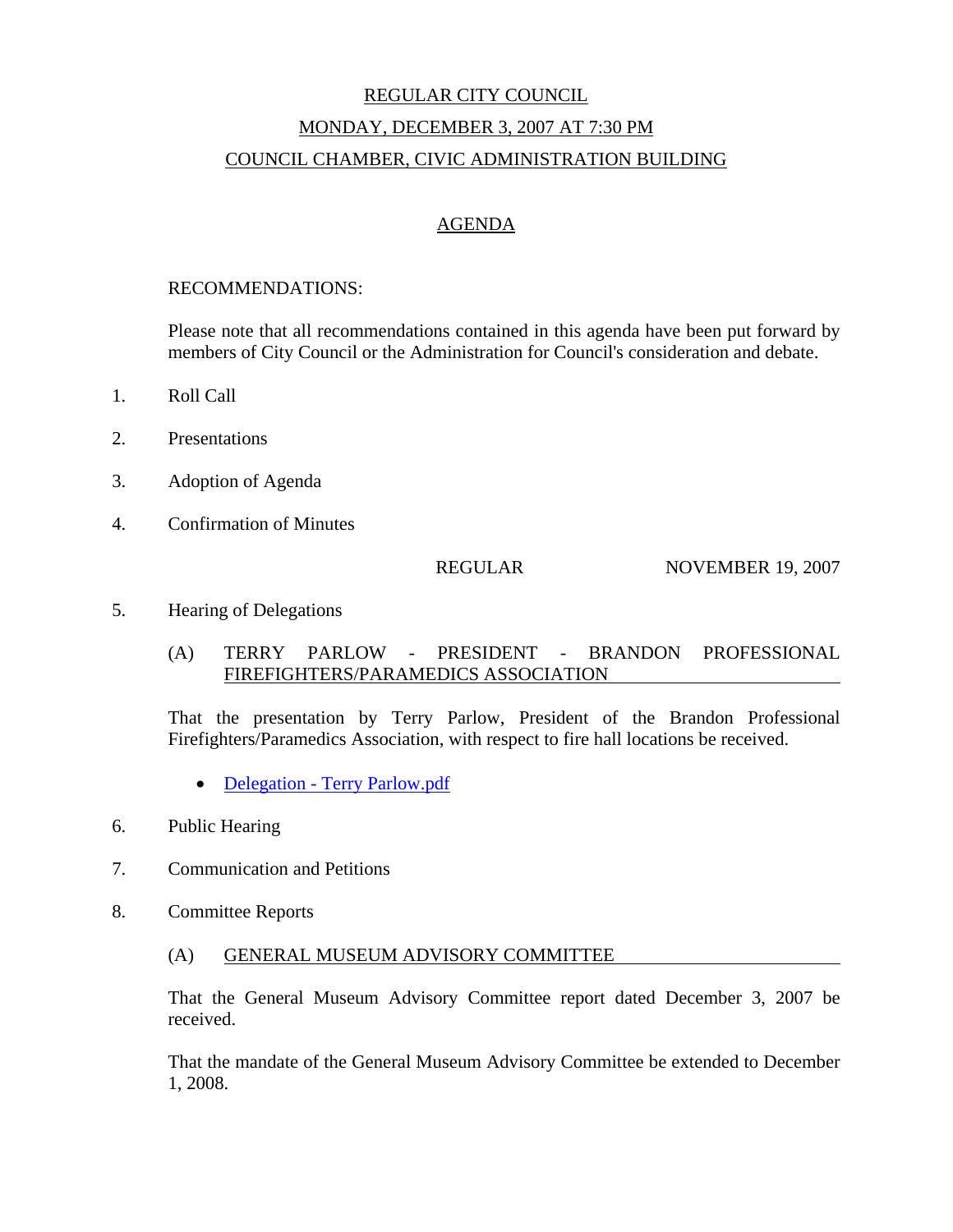That the mission statement for the General Museum Advisory Committee be approved as follows:

The Brandon Museum and Archives mission is to collect, conserve, study, exhibit and interpret historic and heritage materials relating to the City of Brandon and its place within the history of Southwestern Manitoba.

That the present members of the General Museum Advisory Committee have their terms extended until an alternative non-profit, community-based organization is established to assume responsibility for the management of the museum/archives.

That City Council consider a \$50,000 commitment to General Museum Advisory Committee (GMAC), as part of City Council's 2008 operating budget deliberations.'quot; so that GMAC can proceed with its mandate in 2008 (a request that is already on the agenda for the December 12th, 2007 budget deliberations); and further that City Council authorize GMAC to proceed with applications for matching funds from other levels of Government and/or heritage organizations or foundations.

That the City Manager be authorized to work with the General Museum Advisory Committee to develop a business plan for a museum/archives project in the down town area that can be used in negotiations with senior levels of Government, foundations, corporations and other potential donors of funds or resources in kind for the construction and/or operation of a museum/archives.

That a feasibility study be carried out early in the New Year (2008) to determine if the C.P.R. station would be a suitable building for a museum/archives in the down town area.

That, should the feasibility study confirm the suitability of the C.P.R. station as a home for a museum and archives, the City negotiate with the C.P.R. to acquire the building and adjacent properties.

- GMAC Report.pdf
- 9. Enquiries
- 10. Announcements
- 11. General Business
	- (A) LOCATIONS NEW FIRE HALL(S)

#### **OPTIONS**

Southwest corner of 18th Street North and Maple Avenue

Victoria Avenue at the former Fleming School property and southeast corner of lst Street North and Kirkcaldy Drive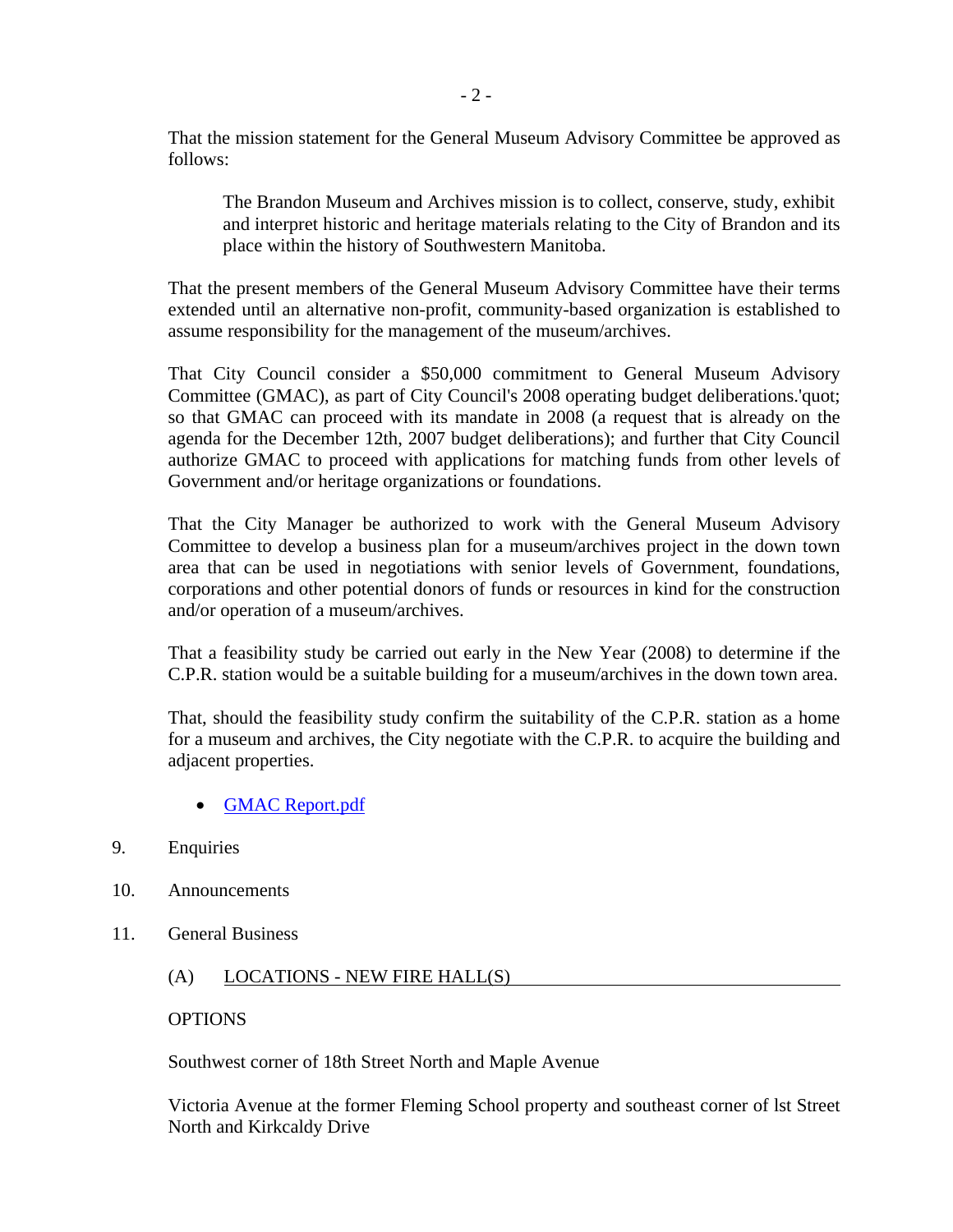Braecrest Drive West of 1st Street North and southwest corner of 20th Street and Victoria Avenue

• Location - Fire Hall(s).pdf

# (B) 2008 APPOINTMENTS TO THE BOARD OF REVISION

That the following citizen appointments be and are hereby made to the City of Brandon Board of Revision with terms of office to expire December 31st, 2008:

Donald Cornell (Chair) Don Partrick Wes Shewchuk Gary Walker

• Appointments to Board of Revision.pdf

# (C) 2008 APPOINTMENTS TO THE POVERTY COMMITTEE

That the following citizen appointments be and are hereby made to the Poverty Committee, with terms of office to expire December 31st, 2008:

Dayle Hughson Glen Kruk Heather Sharpe

- Appointments to Poverty Committee.pdf
- 12. By-laws

# NO. 6889 TO RENAME STREETS IN THE CITY OF BRANDON 2ND AND 3RD READINGS

That By-law No. 6889 to rename "Fernwood Avenue" as shown on Plan 679, Plan 41942, and Plan 45570 BLTO to "Sycamore Drive" be read a second time.

That this by-law be read a third and final time.

• By-law No. 6889.pdf

### NO. 6890 TO RENAME SYCAMORE CRESCENT 1ST READING

That By-law No. 6890 to amend By-law No. 6803 with respect to Sycamore Crescent be read a first time.

• By-law No. 6890.pdf